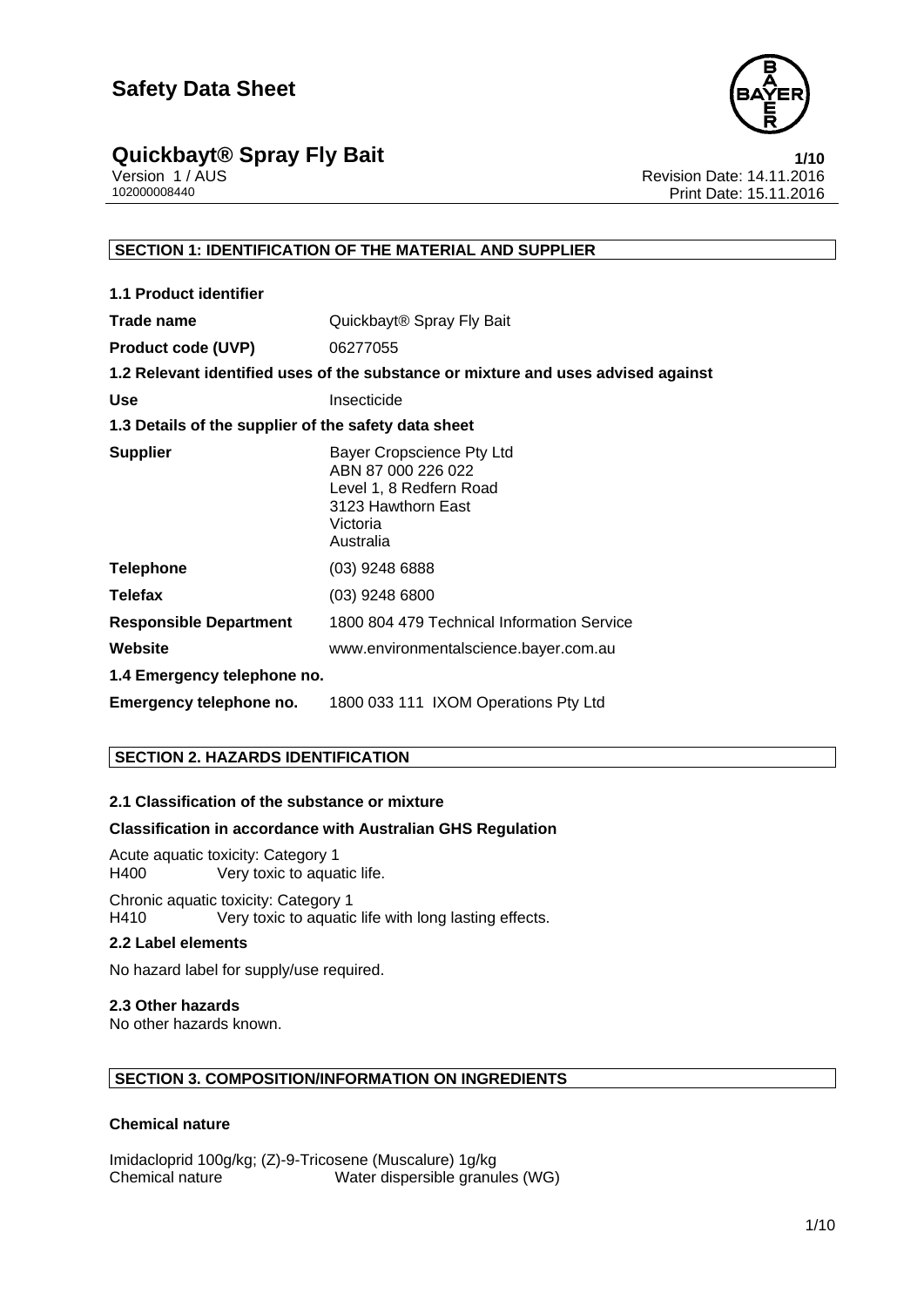

# **Quickbayt® Spray Fly Bait**<br>
Version 1/AUS **2/10**<br>
Revision Date: 14.11.2016

Version 1 / AUS Revision Date: 14.11.2016 Print Date: 15.11.2016

| Chemical Name                             | CAS-No.     | l Concentration [%] |
|-------------------------------------------|-------------|---------------------|
| l Imidacloprid                            | 138261-41-3 | 10.00               |
| l Muscalure                               | 27519-02-4  | 1.00                |
| Other ingredients (non-hazardous) to 100% |             |                     |

# **SECTION 4. FIRST AID MEASURES**

**If poisoning occurs, immediately contact a doctor or Poisons Information Centre (telephone 13 11 26), and follow the advice given. Show this Safety Data Sheet to the doctor.** 

### **4.1 Description of first aid measures**

| <b>General advice</b>                                                          | Move out of dangerous area. Remove contaminated clothing<br>immediately and dispose of safely. Place and transport victim in stable<br>position (lying sideways).                                                                                                                                                                                      |  |
|--------------------------------------------------------------------------------|--------------------------------------------------------------------------------------------------------------------------------------------------------------------------------------------------------------------------------------------------------------------------------------------------------------------------------------------------------|--|
| <b>Skin contact</b>                                                            | Wash off immediately with soap and plenty of water. If symptoms<br>persist, call a physician.                                                                                                                                                                                                                                                          |  |
| Eye contact                                                                    | Rinse immediately with plenty of water, also under the eyelids, for at<br>least 15 minutes. Remove contact lenses, if present, after the first 5<br>minutes, then continue rinsing eye. Get medical attention if irritation<br>develops and persists.                                                                                                  |  |
| Ingestion                                                                      | Call a physician or poison control center immediately. Rinse mouth.<br>Induce vomiting only, if: 1. patient is fully conscious, 2. medical aid is<br>not readily available, 3. a significant amount (more than a mouthful)<br>has been ingested and 4. time since ingestion is less than 1 hour.<br>(Vomit should not get into the respiratory tract.) |  |
| 4.2 Most important symptoms and effects, both acute and delayed                |                                                                                                                                                                                                                                                                                                                                                        |  |
| <b>Symptoms</b>                                                                | If large amounts are ingested, the following symptoms may occur:                                                                                                                                                                                                                                                                                       |  |
|                                                                                | Dizziness, Abdominal pain, Nausea                                                                                                                                                                                                                                                                                                                      |  |
|                                                                                | Symptoms and hazards refer to effects observed after intake of<br>significant amounts of the active ingredient(s).                                                                                                                                                                                                                                     |  |
| 4.3 Indication of any immediate medical attention and special treatment needed |                                                                                                                                                                                                                                                                                                                                                        |  |
| <b>Treatment</b>                                                               | Treat symptomatically. Monitor: respiratory and cardiac functions. In<br>case of ingestion gastric lavage should be considered in cases of<br>significant ingestions only within the first 2 hours. However, the<br>application of activated charcoal and sodium sulphate is always<br>advisable. There is no specific antidote.                       |  |

### **SECTION 5. FIRE FIGHTING MEASURES**

| 5.1 Extinguishing media |                                                                             |
|-------------------------|-----------------------------------------------------------------------------|
| Suitable                | Use water spray, alcohol-resistant foam, dry chemical or carbon<br>dioxide. |
| <b>Unsuitable</b>       | High volume water jet                                                       |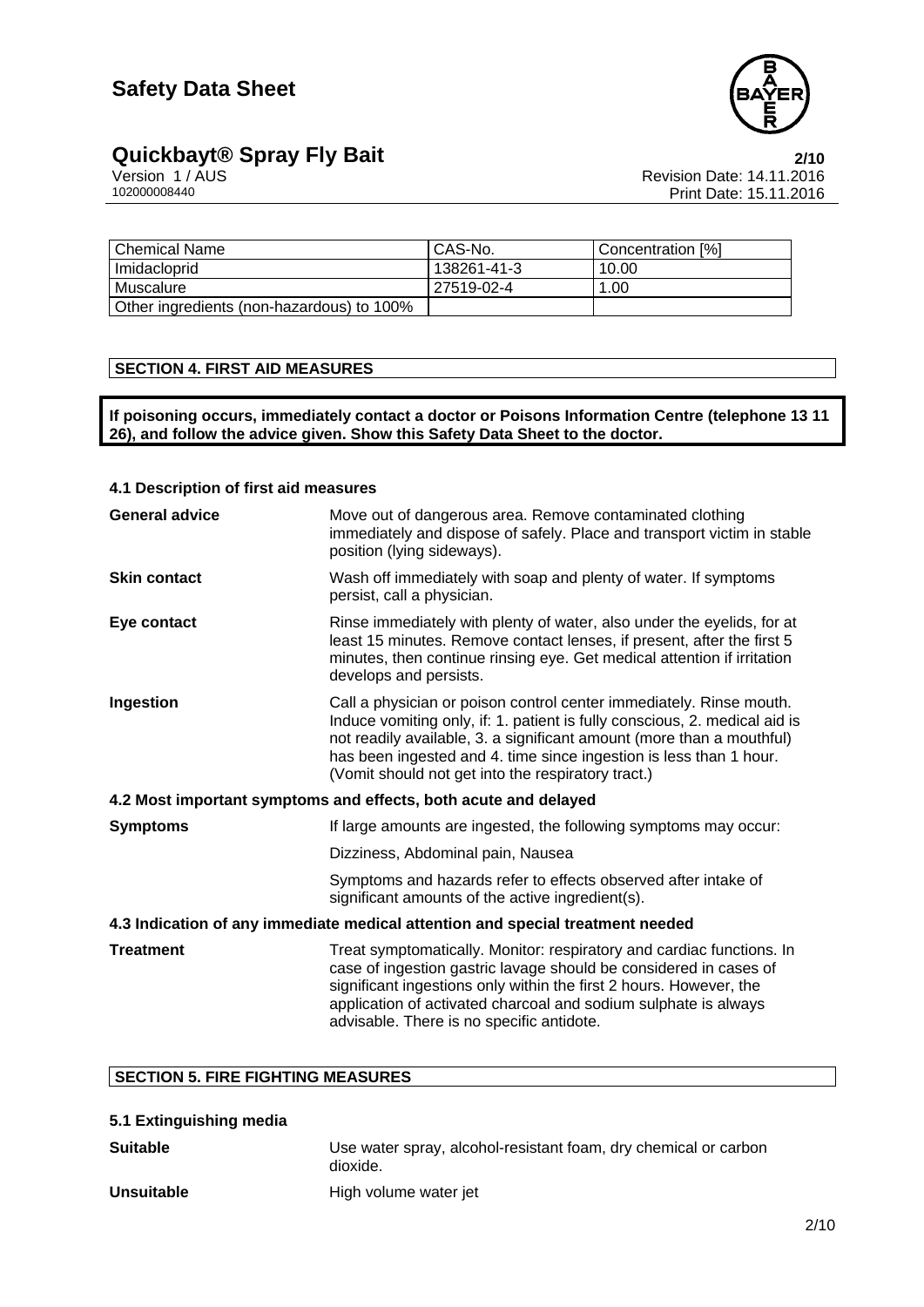

# **Quickbayt® Spray Fly Bait**<br>Version 1/AUS<br>Revision Date: 14.11.2016

Version 1 / AUS Revision Date: 14.11.2016 Print Date: 15.11.2016

| 5.2 Special hazards arising<br>from the substance or<br>mixture | In the event of fire the following may be released: Hydrogen chloride<br>(HCI), Hydrogen cyanide (hydrocyanic acid), Carbon monoxide (CO),<br>Nitrogen oxides (NOx) |
|-----------------------------------------------------------------|---------------------------------------------------------------------------------------------------------------------------------------------------------------------|
| 5.3 Advice for firefighters                                     |                                                                                                                                                                     |
| <b>Special protective</b><br>equipment for firefighters         | Wear self-contained breathing apparatus and protective suit.                                                                                                        |
| <b>Further information</b>                                      | Whenever possible, contain fire-fighting water by diking area with sand<br>or earth. Do not allow run-off from fire fighting to enter drains or water<br>courses.   |
| <b>Hazchem Code</b>                                             | 2Ζ                                                                                                                                                                  |

# **SECTION 6. ACCIDENTAL RELEASE MEASURES**

| 6.1 Personal precautions, protective equipment and emergency procedures |                                                                                                                                                                                     |  |
|-------------------------------------------------------------------------|-------------------------------------------------------------------------------------------------------------------------------------------------------------------------------------|--|
| <b>Precautions</b>                                                      | Avoid contact with spilled product or contaminated surfaces. Use<br>personal protective equipment.                                                                                  |  |
| <b>6.2 Environmental</b><br>precautions                                 | Do not allow to get into surface water, drains and ground water.                                                                                                                    |  |
|                                                                         | If the product contaminates rivers and lakes or drains inform<br>respective authorities.                                                                                            |  |
| 6.3 Methods and materials for containment and cleaning up               |                                                                                                                                                                                     |  |
| Methods for cleaning up                                                 | Use mechanical handling equipment. Keep in suitable, closed<br>containers for disposal. Clean contaminated floors and objects<br>thoroughly, observing environmental regulations.   |  |
| 6.4 Reference to other<br>sections                                      | Information regarding safe handling, see section 7.<br>Information regarding personal protective equipment, see section 8.<br>Information regarding waste disposal, see section 13. |  |

# **SECTION 7. HANDLING AND STORAGE**

# **7.1 Precautions for safe handling**

| Advice on safe handling | Use only in area provided with appropriate exhaust ventilation.                                                                                                                                                                                                                                                                                 |
|-------------------------|-------------------------------------------------------------------------------------------------------------------------------------------------------------------------------------------------------------------------------------------------------------------------------------------------------------------------------------------------|
| <b>Hygiene measures</b> | Avoid contact with skin, eyes and clothing. Keep working clothes<br>separately. Wash hands before breaks and immediately after handling<br>the product. Remove soiled clothing immediately and clean thoroughly<br>before using again. Garments that cannot be cleaned must be<br>destroyed (burnt).<br>When using, do not eat, drink or smoke. |
|                         | 7.2 Conditions for safe storage including any incompatibilities                                                                                                                                                                                                                                                                                 |

#### **7.2 Conditions for safe storage, including any incompatibilities**

#### **Requirements for storage areas and containers** Keep containers tightly closed in a dry, cool and well-ventilated place. Store in original container. Store in a place accessible by authorized persons only.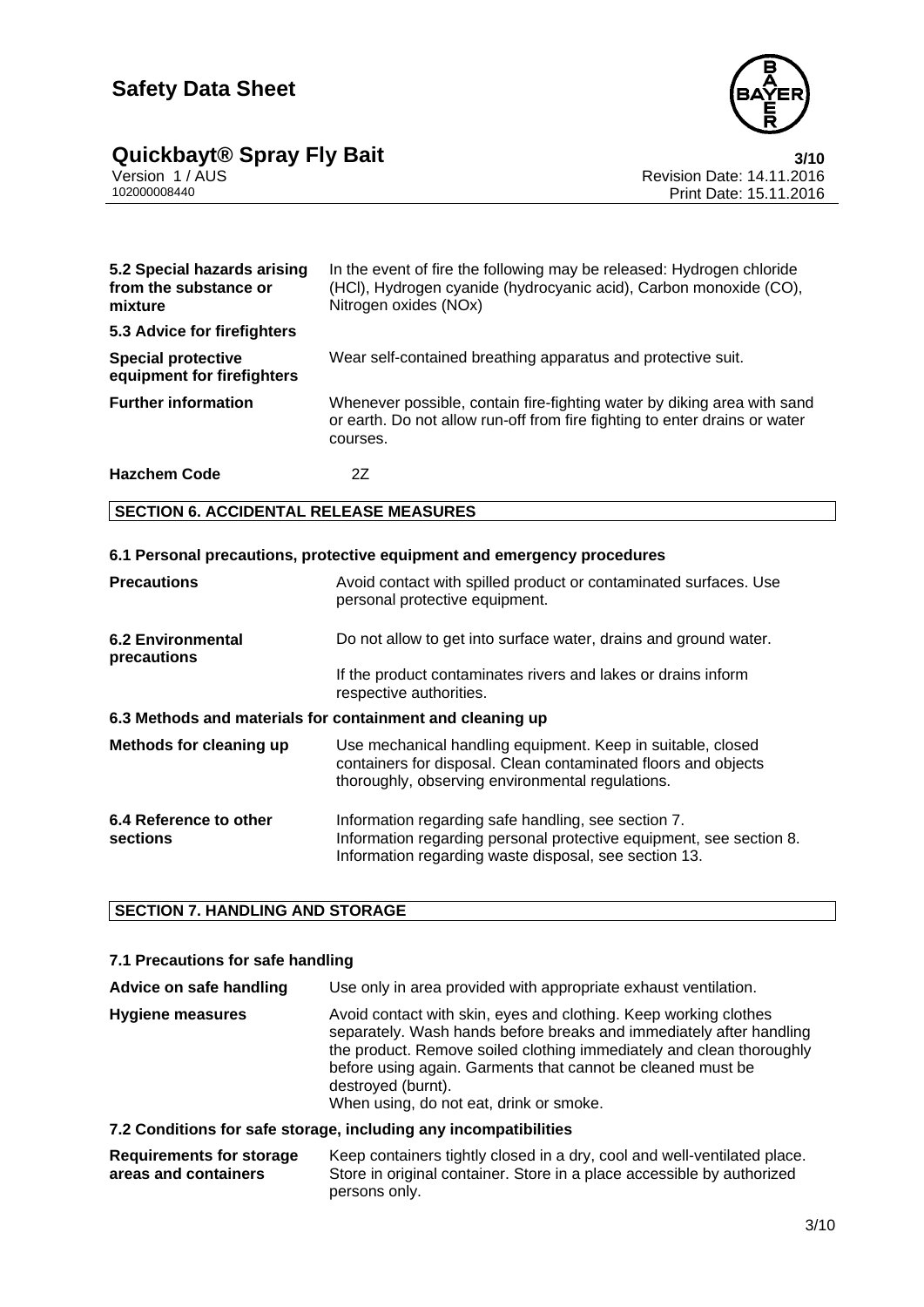

# **Quickbayt® Spray Fly Bait 4/10**

**Advice on common storage** Keep away from food, drink and animal feedingstuffs.

# **SECTION 8. EXPOSURE CONTROLS / PERSONAL PROTECTION**

### **8.1 Control parameters**

| <b>Components</b> | CAS-No.     | <b>Control parameters</b> | <b>Update</b> | <b>Basis</b> |
|-------------------|-------------|---------------------------|---------------|--------------|
| Imidacloprid      | 138261-41-3 | $0.7 \text{ mg/m}$ 3      |               | OES BCS*     |
|                   |             | TWA).                     |               |              |

\*OES BCS: Internal Bayer CropScience "Occupational Exposure Standard"

# **8.2 Exposure controls**

| <b>Respiratory protection</b>      | Respiratory protection is not required under anticipated<br>circumstances of exposure.<br>instructions regarding wearing and maintenance.                                                                                                                                                                                                  | Respiratory protection should only be used to control residual risk of<br>short duration activities, when all reasonably practicable steps have<br>been taken to reduce exposure at source e.g. containment and/or<br>local extract ventilation. Always follow respirator manufacturer's                                                                                                                                                                                                                                                                                                      |
|------------------------------------|--------------------------------------------------------------------------------------------------------------------------------------------------------------------------------------------------------------------------------------------------------------------------------------------------------------------------------------------|-----------------------------------------------------------------------------------------------------------------------------------------------------------------------------------------------------------------------------------------------------------------------------------------------------------------------------------------------------------------------------------------------------------------------------------------------------------------------------------------------------------------------------------------------------------------------------------------------|
| <b>Hand protection</b>             | contact time.<br>drinking, smoking or using the toilet.<br>Material<br>Rate of permeability<br>Glove thickness<br>Protective index<br><b>Directive</b>                                                                                                                                                                                     | Please observe the instructions regarding permeability and<br>breakthrough time which are provided by the supplier of the gloves.<br>Also take into consideration the specific local conditions under which<br>the product is used, such as the danger of cuts, abrasion, and the<br>Wash gloves when contaminated. Dispose of when contaminated<br>inside, when perforated or when contamination on the outside cannot<br>be removed. Wash hands frequently and always before eating,<br>Nitrile rubber<br>> 480 min<br>$> 0.4$ mm<br>Class 6<br>Protective gloves complying with EN<br>374. |
| Eye protection                     |                                                                                                                                                                                                                                                                                                                                            | Wear goggles (conforming to EN166, Field of Use $=$ 5 or equivalent).                                                                                                                                                                                                                                                                                                                                                                                                                                                                                                                         |
| Skin and body protection           | Wear standard coveralls and Category 3 Type 5 suit.<br>If there is a risk of significant exposure, consider a higher protective<br>type suit.<br>Wear two layers of clothing wherever possible. Polyester/cotton or<br>cotton overalls should be worn under chemical protection suit and<br>should be professionally laundered frequently. |                                                                                                                                                                                                                                                                                                                                                                                                                                                                                                                                                                                               |
| <b>General protective measures</b> | and/or leaflet. In all other cases the above mentioned<br>recommendations would apply.                                                                                                                                                                                                                                                     | In normal use and handling conditions please refer to the label                                                                                                                                                                                                                                                                                                                                                                                                                                                                                                                               |
| <b>Engineering Controls</b>        |                                                                                                                                                                                                                                                                                                                                            |                                                                                                                                                                                                                                                                                                                                                                                                                                                                                                                                                                                               |
| Advice on safe handling            |                                                                                                                                                                                                                                                                                                                                            | Use only in area provided with appropriate exhaust ventilation.                                                                                                                                                                                                                                                                                                                                                                                                                                                                                                                               |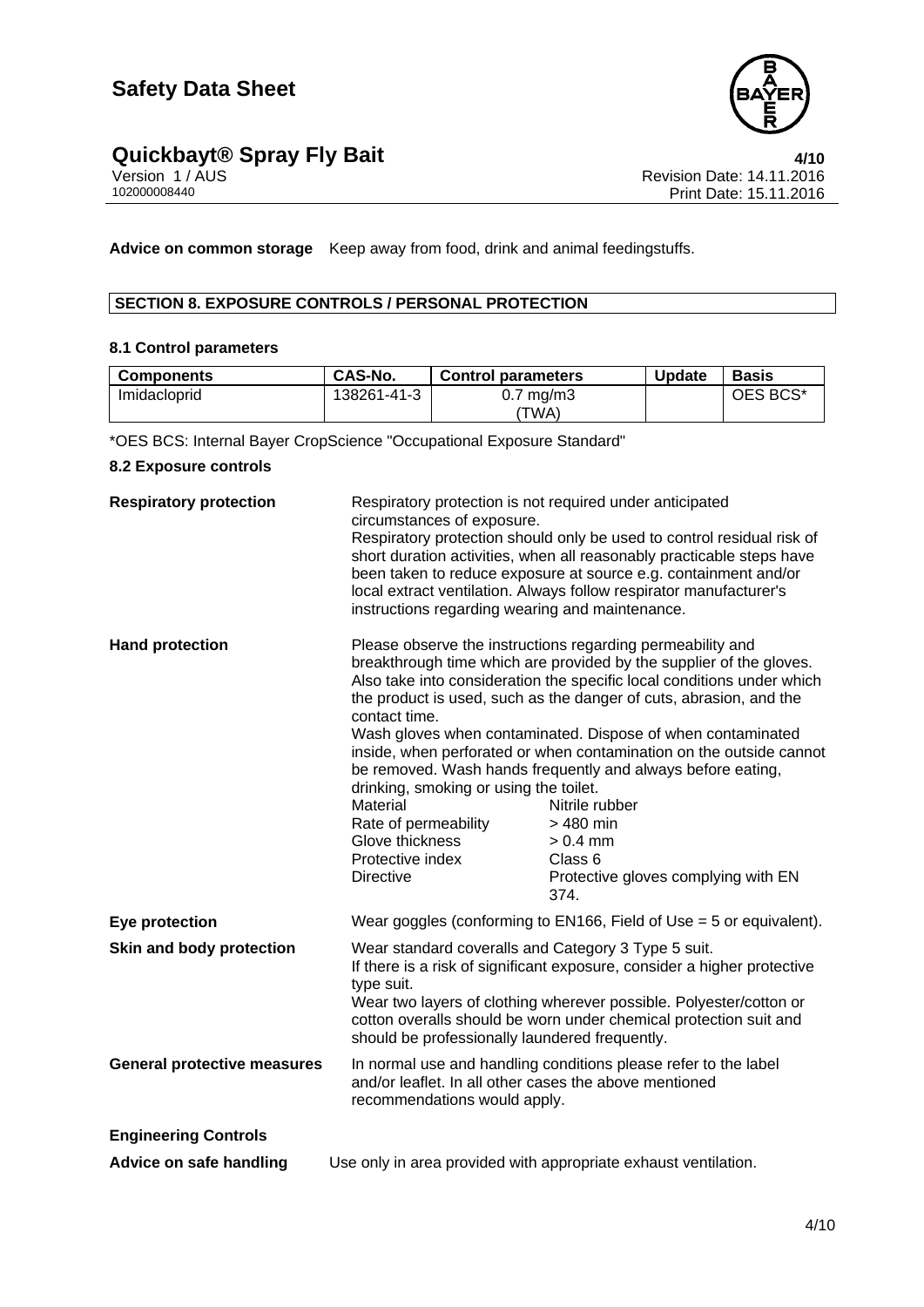

# **Quickbayt® Spray Fly Bait 5/10**

Version 1 / AUS Revision Date: 14.11.2016 102000008440 Print Date: 15.11.2016

# **SECTION 9. PHYSICAL AND CHEMICAL PROPERTIES**

# **9.1 Information on basic physical and chemical properties**

| <b>Form</b>                                       | granular                                                                                                                       |
|---------------------------------------------------|--------------------------------------------------------------------------------------------------------------------------------|
| Colour                                            | white to beige                                                                                                                 |
| Odour                                             | weak, characteristic                                                                                                           |
| <b>Melting point/range</b>                        | 181 °C                                                                                                                         |
| Flammability (solid, gas)                         | The product is not highly flammable.                                                                                           |
| Ignition temperature                              | 320 °C                                                                                                                         |
| <b>Auto-ignition temperature</b>                  | The product is not self-ignitable.                                                                                             |
| <b>Minimum ignition energy</b>                    | $30 - 100$ mJ                                                                                                                  |
| <b>Dust explosion Kst number</b>                  | 237 barm/s                                                                                                                     |
| <b>Dust explosion class</b>                       | St <sub>2</sub> (Strongly explosible)                                                                                          |
| <b>Water solubility</b>                           | dispersible                                                                                                                    |
| <b>Partition coefficient: n-</b><br>octanol/water | Imidacloprid: log Pow: 0.57                                                                                                    |
| <b>Burning number</b>                             | CN2 Short flaring without spreading                                                                                            |
| <b>Oxidizing properties</b>                       | The product has been shown not to be oxidizing in a test following<br>Directive 67/548/EEC (Method A17, Oxidizing properties). |
| <b>Explosivity</b>                                | Not explosive<br>92/69/EEC, A.14 / OECD 113                                                                                    |
| 9.2 Other information                             | Further safety related physical-chemical data are not known.                                                                   |

# **SECTION 10. STABILITY AND REACTIVITY**

| 10.1 Reactivity |  |
|-----------------|--|
|-----------------|--|

| <b>Thermal decomposition</b>   | $>$ 420 °C, Heating rate: 0.5 K/min                         |
|--------------------------------|-------------------------------------------------------------|
| Self heating                   | not self-heating                                            |
| <b>10.2 Chemical stability</b> | Stable under recommended storage conditions.                |
| 10.3 Possibility of            | No hazardous reactions when stored and handled according to |
| hazardous reactions            | prescribed instructions.                                    |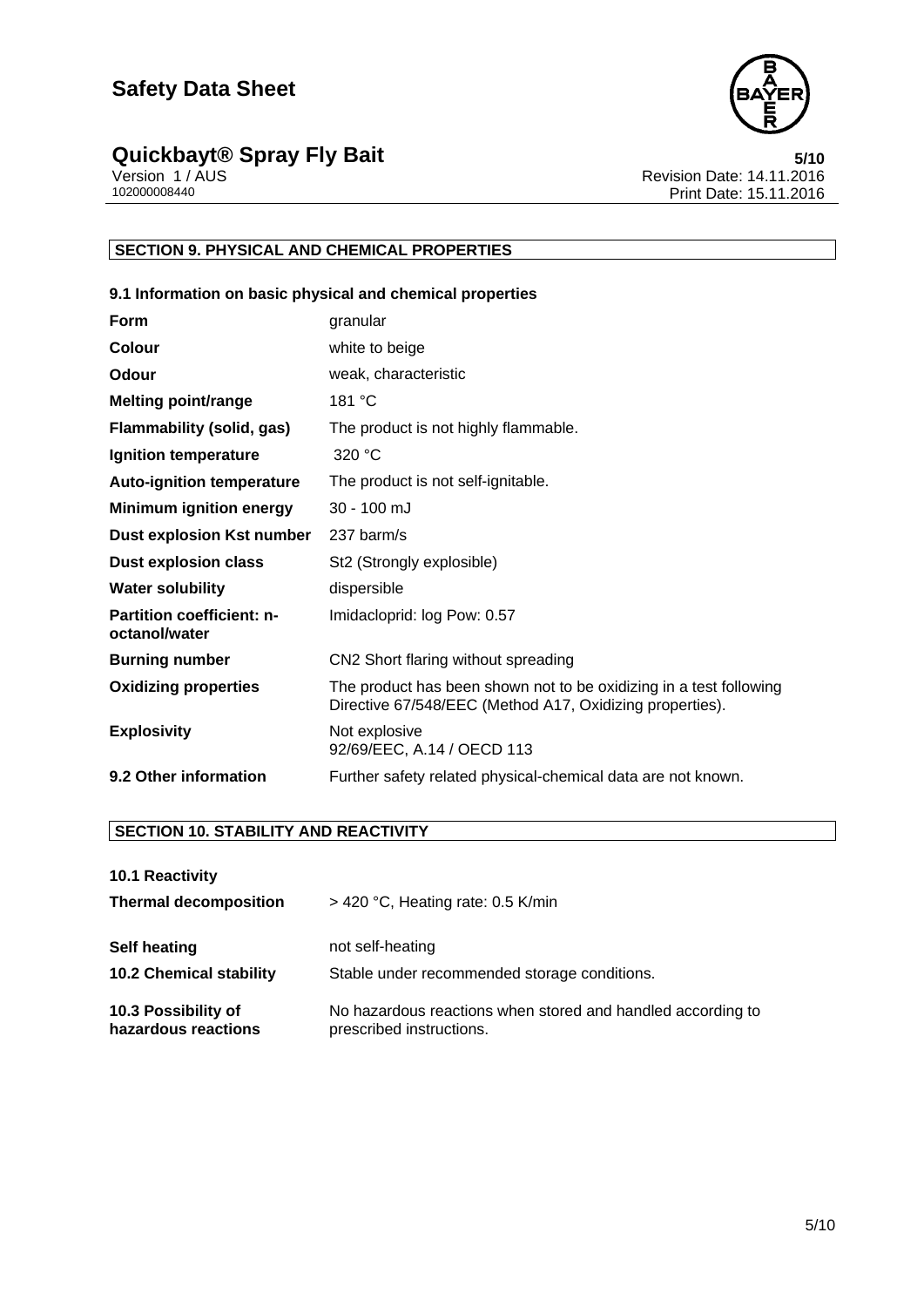



Version 1 / AUS Revision Date: 14.11.2016 Print Date: 15.11.2016

| <b>10.4 Conditions to avoid</b>                 | Extremes of temperature and direct sunlight.                                                                                                                                                                                      |
|-------------------------------------------------|-----------------------------------------------------------------------------------------------------------------------------------------------------------------------------------------------------------------------------------|
| 10.5 Incompatible materials                     | No data available<br>Store only in the original container.                                                                                                                                                                        |
| <b>10.6 Hazardous</b><br>decomposition products | Thermal decomposition can lead to release of:<br>Hydrogen chloride (HCI)<br>Hydrogen cyanide (hydrocyanic acid)<br>Carbon monoxide<br>Nitrogen oxides (NOx)<br>No decomposition products expected under normal conditions of use. |

# **SECTION 11. TOXICOLOGICAL INFORMATION**

### **11.1 Information on toxicological effects**

| <b>Acute oral toxicity</b>       | LD 50 cut-off $(Rat) > 5,000$ mg/kg                                                               |
|----------------------------------|---------------------------------------------------------------------------------------------------|
| <b>Acute inhalation toxicity</b> | ATE (Mix) (Rat) $>$ 5 mg/l<br>Exposure time: 4 h<br>Calculation method<br>Acute toxicity estimate |
| <b>Acute dermal toxicity</b>     | ATE (Mix) (Rat) $> 5,000$ mg/kg<br>Calculation method<br>Acute toxicity estimate                  |
| <b>Skin irritation</b>           | No skin irritation (Rabbit)                                                                       |
| Eye irritation                   | No eye irritation (Rabbit)                                                                        |
| <b>Sensitisation</b>             | Non-sensitizing. (Guinea pig)<br>OECD Test Guideline 406, Magnusson & Kligman test                |

#### **Assessment mutagenicity**

Imidacloprid was not mutagenic or genotoxic based on the overall weight of evidence in a battery of in vitro and in vivo tests.

#### **Assessment carcinogenicity**

Imidacloprid was not carcinogenic in lifetime feeding studies in rats and mice.

#### **Assessment toxicity to reproduction**

Imidacloprid caused reproduction toxicity in a two-generation study in rats only at dose levels also toxic to the parent animals. The reproduction toxicity seen with Imidacloprid is related to parental toxicity.

#### **Assessment developmental toxicity**

Imidacloprid caused developmental toxicity only at dose levels toxic to the dams. The developmental effects seen with Imidacloprid are related to maternal toxicity.

#### **Assessment STOT Specific target organ toxicity – repeated exposure**

Imidacloprid did not cause specific target organ toxicity in experimental animal studies.

#### **Aspiration hazard**

Based on available data, the classification criteria are not met.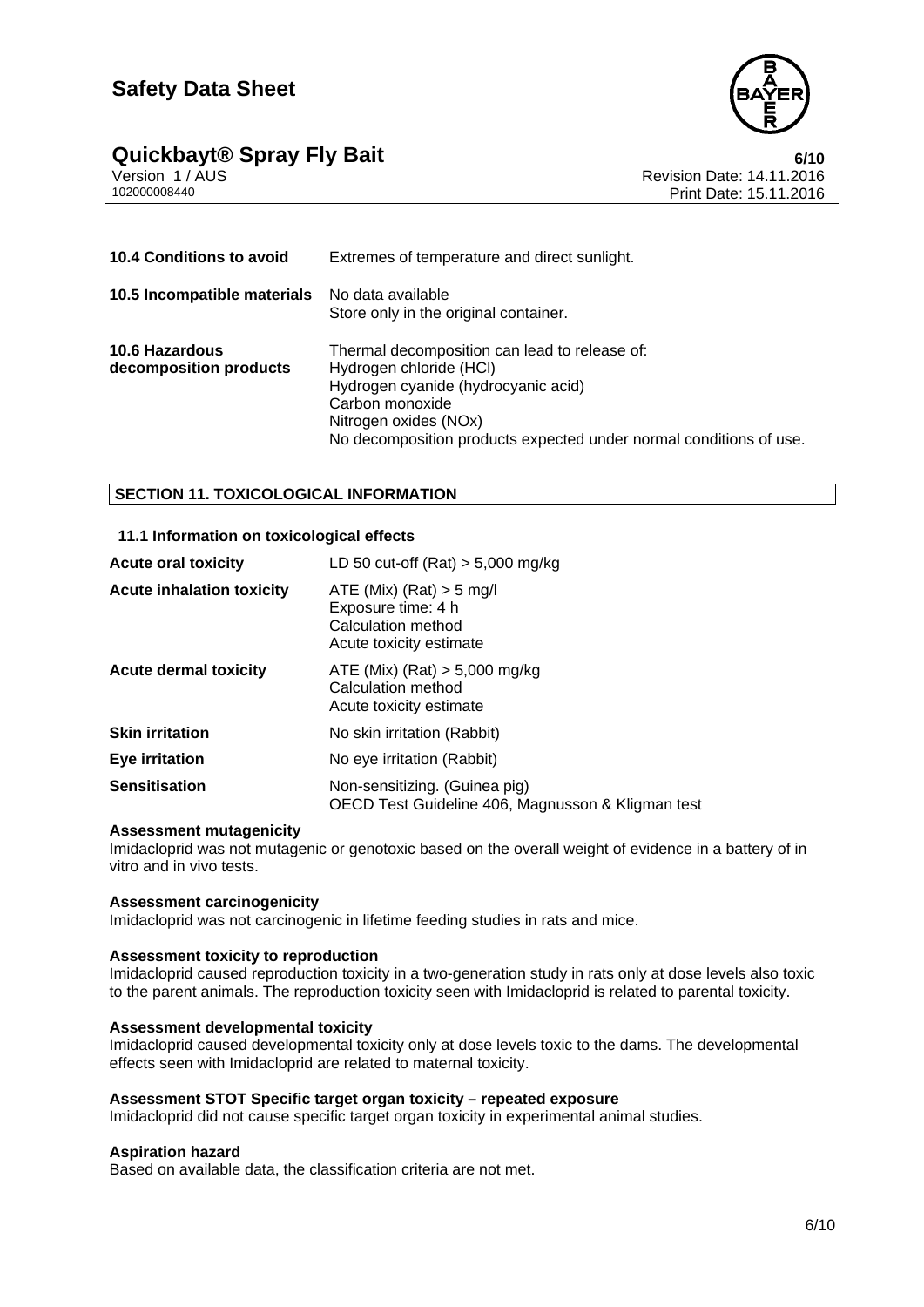# **Safety Data Sheet**



# **Quickbayt® Spray Fly Bait**<br>*Version 1/AUS* **/ Revision Date: 14.11.2016**

Version 1 / AUS Revision Date: 14.11.2016 Print Date: 15.11.2016

# **Information on likely routes of exposure**

May be harmful if inhaled. May cause skin irritation. May cause eye irritation. Harmful if swallowed.

#### **Early onset symptoms related to exposure**  Refer to Section 4

**Delayed health effects from exposure**  Refer to Section 11

#### **Exposure levels and health effects**  Refer to Section 4

#### **Interactive effects**  Not known

**When specific chemical data is not available**  Not applicable

#### **Mixture of chemicals**  Refer to Section 2.1

# **Further information**

No further toxicological information is available.

# **SECTION 12. ECOLOGICAL INFORMATION**

# **12.1 Toxicity**

| <b>Toxicity to fish</b>                             | LC50 (Oncorhynchus mykiss (rainbow trout)) > $1,000 \text{ mg/l}$<br>Exposure time: 96 h                                                                         |
|-----------------------------------------------------|------------------------------------------------------------------------------------------------------------------------------------------------------------------|
| <b>Toxicity to aquatic</b><br>invertebrates         | EC50 (Daphnia magna (Water flea)) 85 mg/l<br>Exposure time: 48 h<br>The value mentioned relates to the active ingredient imidacloprid.                           |
|                                                     | EC50 (Chironomus riparius (non-biting midge)) 0.0552 mg/l<br>Exposure time: 24 h<br>The value mentioned relates to the active ingredient imidacloprid.           |
| <b>Chronic toxicity to aquatic</b><br>invertebrates | EC10 (Chironomus riparius (non-biting midge)): 0.87 µg/l<br>Exposure time: 28 d<br>The value mentioned relates to the active ingredient imidacloprid.            |
| <b>Toxicity to aquatic plants</b>                   | IC50 (Desmodesmus subspicatus (green algae)) > 10 mg/l<br>Growth rate; Exposure time: 72 h<br>The value mentioned relates to the active ingredient imidacloprid. |
| <b>Toxicity to other organisms</b>                  | LD50 (Coturnix japonica (Japanese quail)) 31 mg/kg<br>The value mentioned relates to the active ingredient imidacloprid.                                         |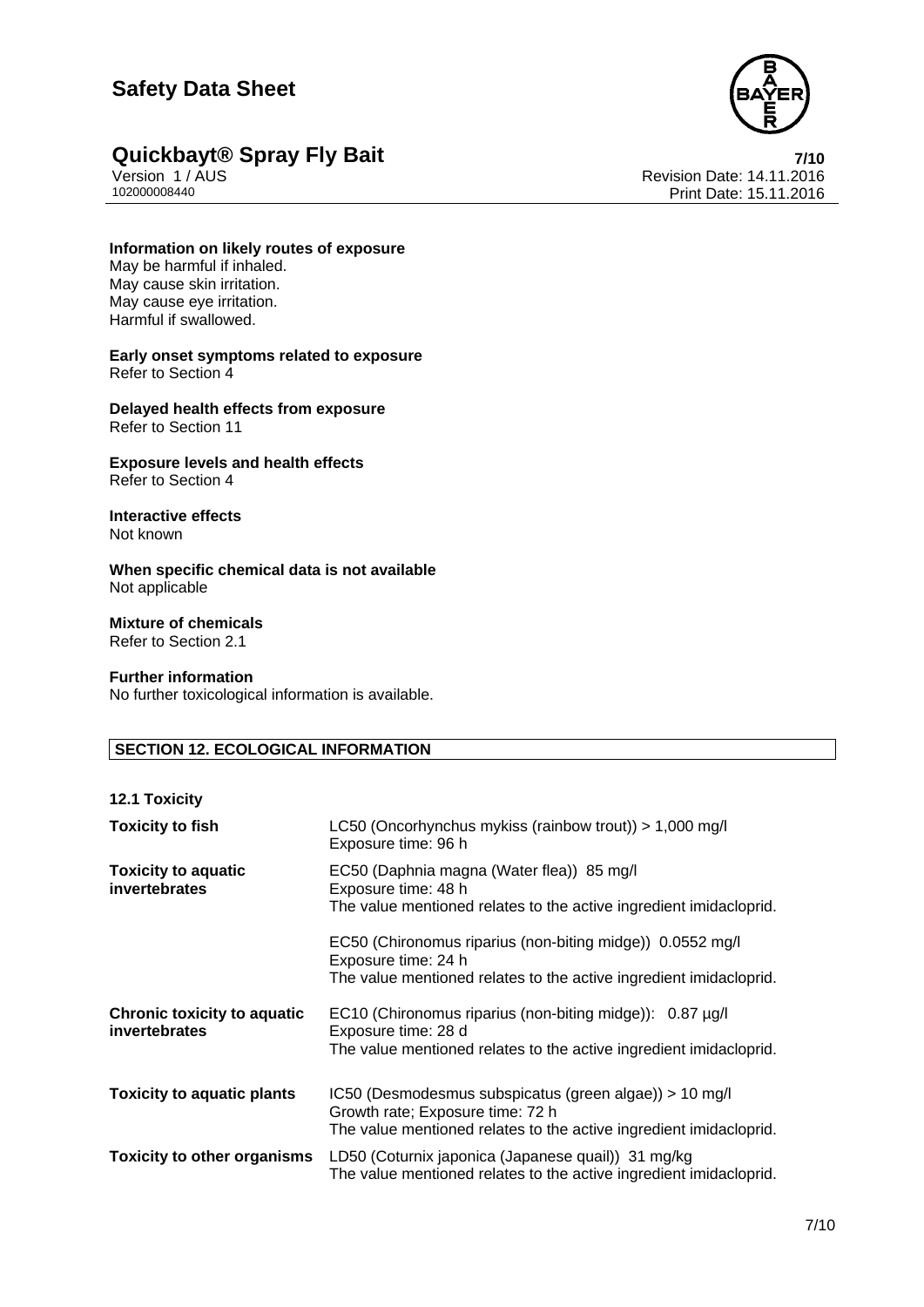

# **Quickbayt® Spray Fly Bait**<br>**8/10** Version 1/AUS **8/10** Revision Date: 14.11.2016

Version 1 / AUS<br>102000008440<br>Print Date: 15.11.2016 Print Date: 15.11.2016

| 12.2 Persistence and degradability          |                                            |  |
|---------------------------------------------|--------------------------------------------|--|
| <b>Biodegradability</b>                     | Imidacloprid:<br>Not rapidly biodegradable |  |
| Koc                                         | Imidacloprid: Koc: 225                     |  |
| 12.3 Bioaccumulative potential              |                                            |  |
| <b>Bioaccumulation</b>                      | Imidacloprid:<br>Does not bioaccumulate.   |  |
| 12.4 Mobility in soil                       |                                            |  |
| <b>Mobility in soil</b>                     | Imidacloprid: Moderately mobile in soils   |  |
| 12.5 Other adverse effects                  |                                            |  |
| <b>Additional ecological</b><br>information | No other effects to be mentioned.          |  |

# **SECTION 13. DISPOSAL CONSIDERATIONS**

Small containers (1 L/1 kg or less):

Rinse containers before disposal. Add rinsings to spray tank. Do not dispose of undiluted chemicals on site. Dispose of at a local authority landfill. If no landfill is available, bury the containers below 500 mm in a disposal pit specifically marked and set up for this purpose clear of waterways, desirable vegetation and tree roots. Empty containers and product should not be burnt.

# **SECTION 14. TRANSPORT INFORMATION**

# **ADG**

| UN number                  | 3077                                                  |
|----------------------------|-------------------------------------------------------|
| Transport hazard class(es) | 9                                                     |
| <b>Subsidiary Risk</b>     | None                                                  |
| Packaging group            | Ш                                                     |
| Description of the goods   | ENVIRONMENTALLY HAZARDOUS SUBSTANCE, SOLID,<br>N.O.S. |
|                            | (IMIDACLOPRID MIXTURE)                                |
| Hazchem Code               | 27                                                    |

According to AU01, Environmentally Hazardous Substances in packagings, IBC or any other receptacle not exceeding 500 kg or 500 L are not subject to the ADG Code.

### **IMDG**

| ┉           |                            |                                                       |
|-------------|----------------------------|-------------------------------------------------------|
|             | UN number                  | 3077                                                  |
|             | Transport hazard class(es) | 9                                                     |
|             | <b>Subsidiary Risk</b>     | None                                                  |
|             | Packaging group            | Ш                                                     |
|             | Marine pollutant           | <b>YES</b>                                            |
|             | Description of the goods   | ENVIRONMENTALLY HAZARDOUS SUBSTANCE, SOLID,<br>N.O.S. |
|             |                            | (IMIDACLOPRID MIXTURE)                                |
| <b>IATA</b> |                            |                                                       |
|             | UN number                  | 3077                                                  |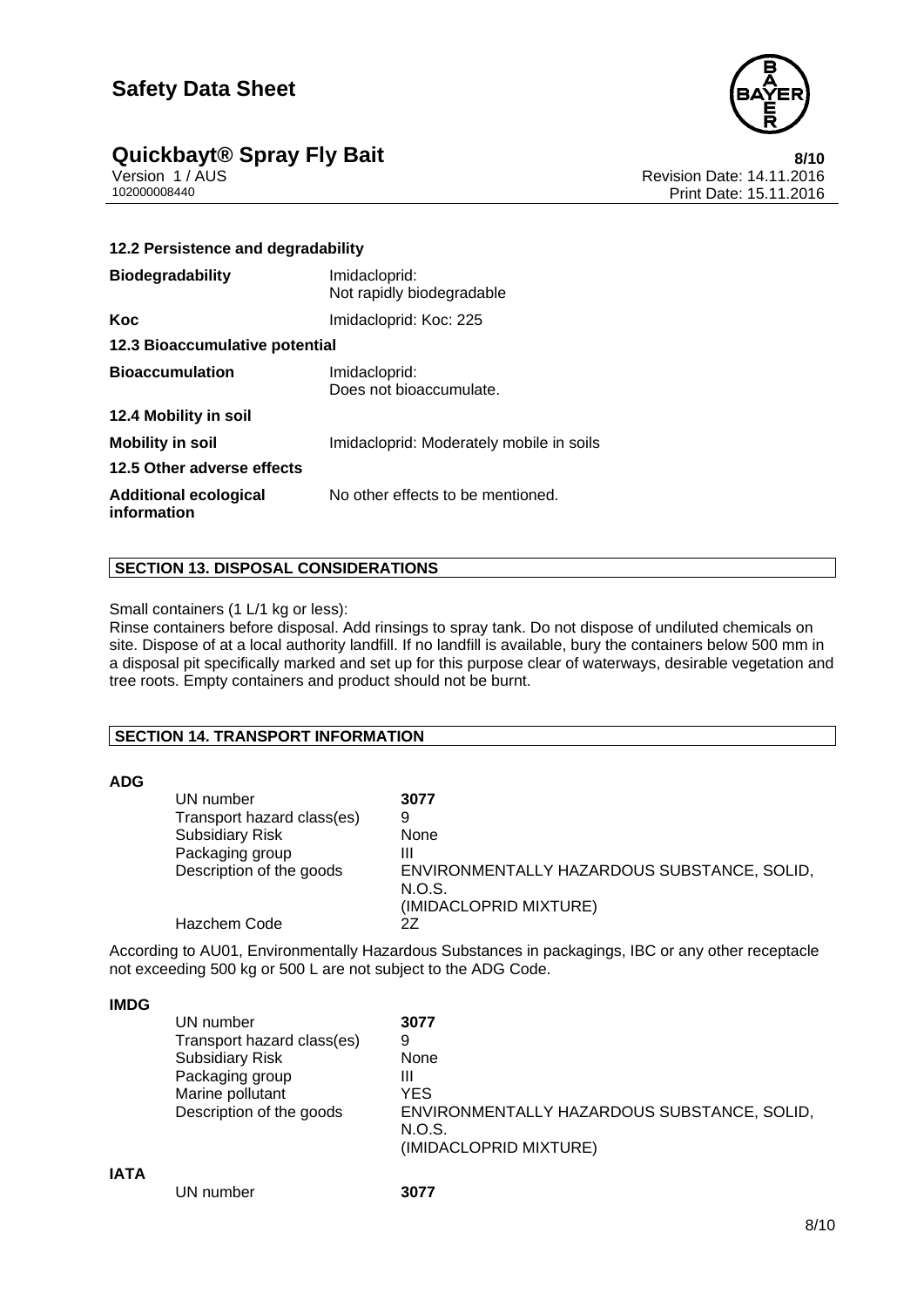

# **Quickbayt® Spray Fly Bait**<br>**9/10** version 1/AUS<br>Revision Date: 14.11.2016

Version 1 / AUS<br>10200008440<br>Revision Date: 14.11.2016 Print Date: 15.11.2016

Transport hazard class(es) 9 Subsidiary Risk None Packaging group<br>Environm, Hazardous Mark YES Environm. Hazardous Mark N.O.S.

Description of the goods ENVIRONMENTALLY HAZARDOUS SUBSTANCE, SOLID, (IMIDACLOPRID MIXTURE )

# **SECTION 15. REGULATORY INFORMATION**

Registered according to the Agricultural and Veterinary Chemicals Code Act 1994 Australian Pesticides and Veterinary Medicines Authority approval number: 61737

# **SUSMP classification (Poison Schedule)**

Schedule 5 (Standard for the Uniform Scheduling of Medicines and Poisons)

# **SECTION 16. OTHER INFORMATION**

**Trademark information** Quickbayt<sup>®</sup> is a registered trademark of the Bayer Group.

This SDS summarises our best knowledge of the health and safety hazard information of the product and how to safely handle and use the product in the workplace. Each user should read this SDS and consider the information in the context of how the product will be handled and used in the workplace including in conjunction with other products.

If clarification or further information is needed to ensure that an appropriate risk assessment can be made, the user should contact this company.

Our responsibility for products sold is subject to our standard terms and conditions, a copy of which is sent to our customers and is also available on request.

# **Abbreviations and acronyms**

| <b>ADN</b>     | European Agreement concerning the International Carriage of Dangerous Goods by<br><b>Inland Waterways</b> |
|----------------|-----------------------------------------------------------------------------------------------------------|
| ADR.           | European Agreement concerning the International Carriage of Dangerous Goods by<br>Road                    |
| <b>ATE</b>     | Acute toxicity estimate                                                                                   |
| AU OEL         | Australia. OELs. (Adopted National Exposure Standards for Atmospheric                                     |
|                | Contaminants in the Occupational Environment)                                                             |
| CAS-Nr.        | <b>Chemical Abstracts Service number</b>                                                                  |
| <b>CEILING</b> | Ceiling Limit Value                                                                                       |
| Conc.          | Concentration                                                                                             |
| EC-No.         | European community number                                                                                 |
| ECx            | Effective concentration to x %                                                                            |
| <b>EINECS</b>  | European inventory of existing commercial substances                                                      |
| <b>ELINCS</b>  | European list of notified chemical substances                                                             |
| EN.            | European Standard                                                                                         |
| EU.            | European Union                                                                                            |
| IATA           | International Air Transport Association                                                                   |
| <b>IBC</b>     | International Code for the Construction and Equipment of Ships Carrying Dangerous                         |